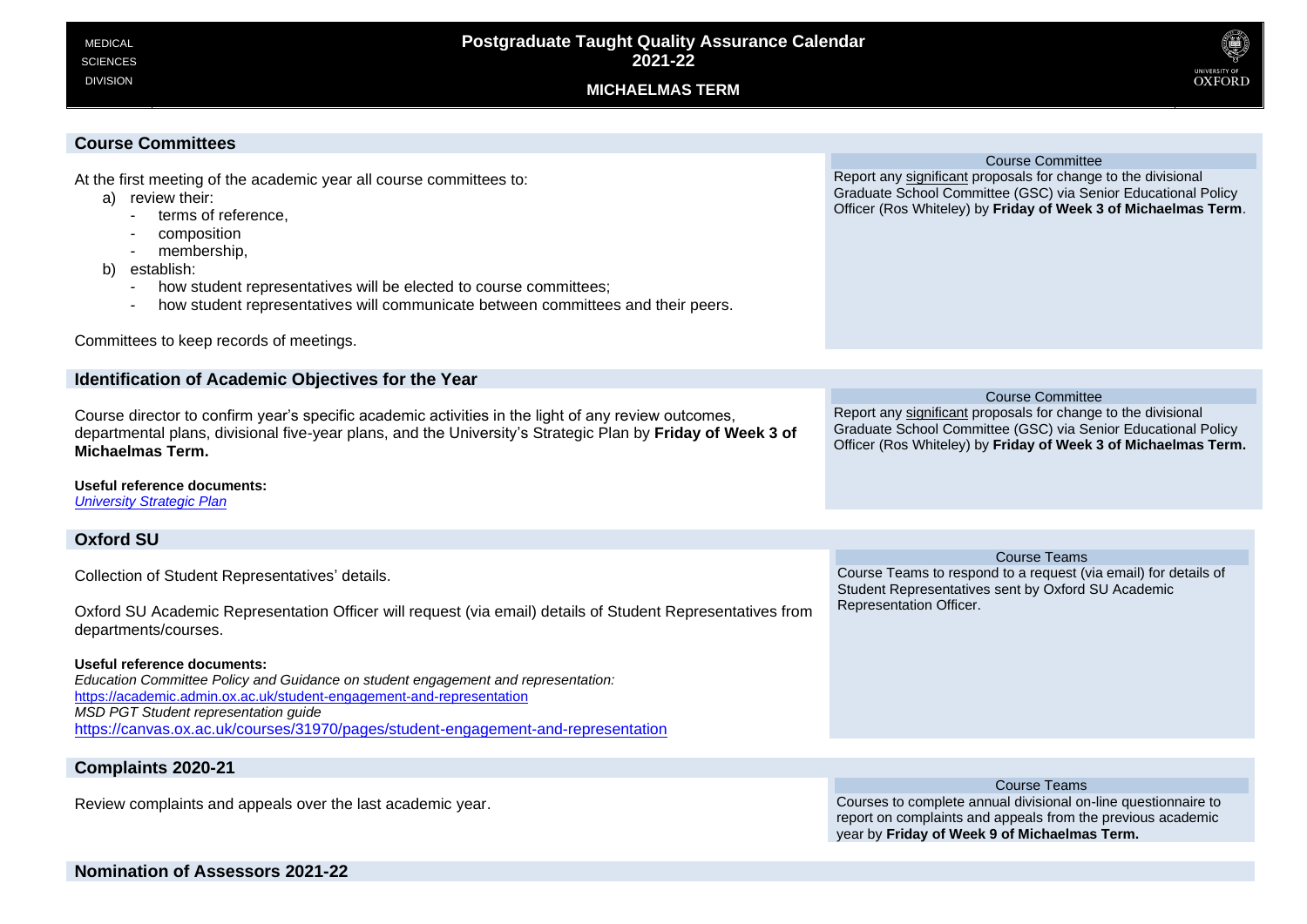#### MEDICAL **SCIENCES** DIVISION

# **Postgraduate Taught Quality Assurance Calendar 2021-22**





In order to comply with the University requirement that **the process of approval must be successfully finalized before Assessors commence any work,** the main batch of assessors should be nominated for approval not later than the term preceding the one in which these assessors will be needed (i.e. Assessors needed from Hilary Term onwards should be approved in Michaelmas Term).

All nominees, if successful, are approved for the whole academic year (i.e. not for any specific term). The exception to this is nominations of PGR Students, who can only be approved as assessors by the Proctors and on a termly basis. The nomination of postgraduate research students as assessors should only be considered in exceptional circumstances, as described in the [Examiner Appointments Staff Handbook](https://academic.admin.ox.ac.uk/examiner-appointments-and-payments) and MSD quick reference guide on nomination of examiners and assessors on the [PGT Course Directors](https://canvas.ox.ac.uk/courses/31970/pages/nomination-of-examiners-and-assessors?module_item_id=321826)  [&Admins Canvas page.](https://canvas.ox.ac.uk/courses/31970/pages/nomination-of-examiners-and-assessors?module_item_id=321826)

Further assessor nominations (emergency covers, expert markers needed in a specific term only, etc.) may be put forward for approval at other times throughout the year, providing that no work is carried out prior to appointments being confirmed.

### **Useful reference documents:**

*[MSD quick reference guide on nomination of examiners and assessors](https://canvas.ox.ac.uk/courses/31970/pages/nomination-of-examiners-and-assessors?module_item_id=321826) [Examiner Appointments Staff Handbook](https://academic.admin.ox.ac.uk/examiner-appointments-and-payments) [User Manuals on the EAP support website](https://academic.admin.ox.ac.uk/getting-help-with-eap#tab-1219126)*

## **Admissions**

Annual review of graduate admissions exercise:

- a) consider in particular any trends in relation to key demographic characteristics including sex, ethnicity, gender, disability;
- b) identify any trends in numbers, source and quality of applications;
- c) use of English language waivers;
- d) consider over-offer ratios, withdrawals and take-up of places;
- e) selection process particularly in light of Divisional Funding Competition rules i.e. minimum interview requirement;
- f) availability of other funding (i.e. other than Divisional Funding Competition);
- g) procedures for the forthcoming admissions round;
- h) review of target numbers;
- i) confirm admissions processes are meeting the requirements of the *Policy and Guidance for graduate taught courses* <https://academic.admin.ox.ac.uk/policies/pgt>
- note any changes in or enhancements to process or practice for subsequent admissions rounds.

### **Nominations and Approvals**

Examination Board Administrator Use EAP system to create and edit the Examination Boards (appoint examiners and assessors), following [the User](https://academic.admin.ox.ac.uk/getting-help-with-eap#tab-1219126) Manuals [on the EAP support website.](https://academic.admin.ox.ac.uk/getting-help-with-eap#tab-1219126)

Chair of Examiners/ Senior Nominating Officer Follow the instructions in the [User Manual on the EAP support](https://academic.admin.ox.ac.uk/getting-help-with-eap#tab-1219126) website to approve board changes and composition.

#### **Payments**

Examination cycle payments are now processed on the EAP system. Refer to the [User Manuals on the EAP support](https://academic.admin.ox.ac.uk/getting-help-with-eap#tab-1219126) website for more information.

### Graduate Admissions

Graduate Admissions to provide data to Division (published in October via the University website) for consideration at Graduate School Committee (GSC) and MSc Directors' Forum and for distribution to courses.

Statistics for the previous year's admission cycle should be scrutinised by the relevant Course Committee against the criteria set out in the University's Procedures for the annual monitoring of courses (set out on the left).

#### Graduate School Committee

Graduate School Committee (GSC) to contact specific courses if some aspects of its admissions data requires follow up.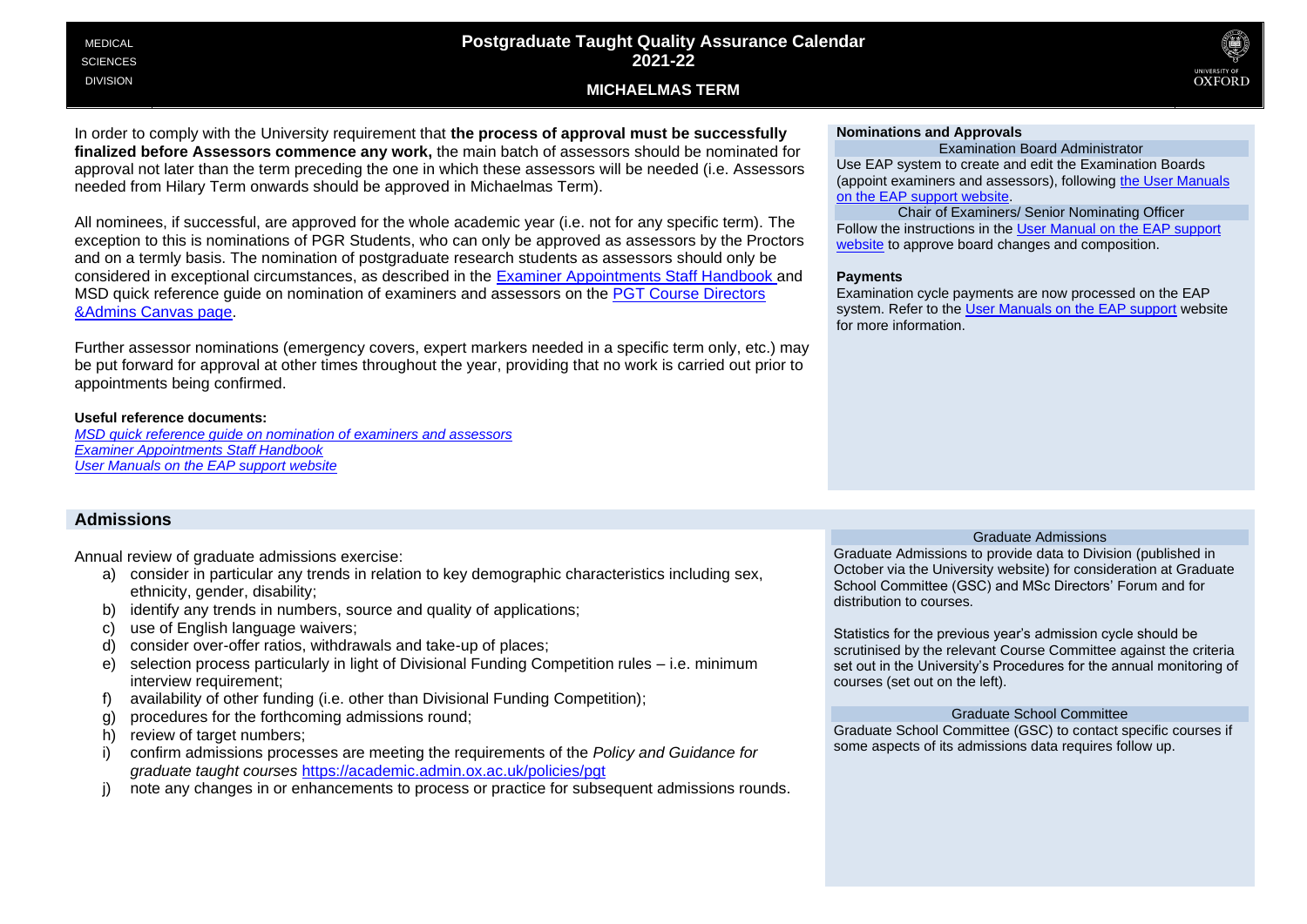

## **Submit a report on consideration of 2020-21 Student Barometer and other local student feedback**

Consideration of student feedback results at Course Committee-level and with student representatives through the relevant Graduate Joint Consultative Committee (GJCC) should have taken place in **early Michaelmas Term**.

Over the Long Vacation, departments will be asked to complete a report on PG student feedback in their department. Please see [the MSD quick reference guide on Reviewing and reporting on PG student](https://canvas.ox.ac.uk/courses/31970/pages/reviewing-and-reporting-on-student-feedback)  [feedback](https://canvas.ox.ac.uk/courses/31970/pages/reviewing-and-reporting-on-student-feedback) for further details.

The report must be made available for considering at divisional level by **week 8 Michaelmas Term 2021**.

#### Course Teams

Make the report available for considering at divisional level by **week 8 Michaelmas Term 2021.**

#### Divisional Office

Division will provide QASC with reports (UG and PG**) by Easter** which confirm that consideration of student feedback has been undertaken by all course committees, and will note areas of particular concern or improvement and planned action.

| <b>Graduate Outcomes Survey (GOS) [Previously Destination of Leavers from Higher</b><br><b>Education (DLHE)]</b>                                                                              |                                                                                                                                                |
|-----------------------------------------------------------------------------------------------------------------------------------------------------------------------------------------------|------------------------------------------------------------------------------------------------------------------------------------------------|
|                                                                                                                                                                                               | Divisional Office                                                                                                                              |
| Consideration of GOS data at Divisional level to look at key characteristics of the student population and<br>cascade analysis to all/specific Course Committees depending on the evaluation. | Graduate Outcomes Survey (GOS) data to be considered at the<br>first meeting of the Division's Audit Sub-Committee in Michaelmas<br>Term 2021. |
| Divisions to identify any actions to be taken at course or division-level, or to be considered by the appropriate<br>body at University level.                                                | Actions arising from evaluation to be communicated to appropriate<br>bodies during Hilary Term 2022.                                           |

**Examination Reports 2020-21**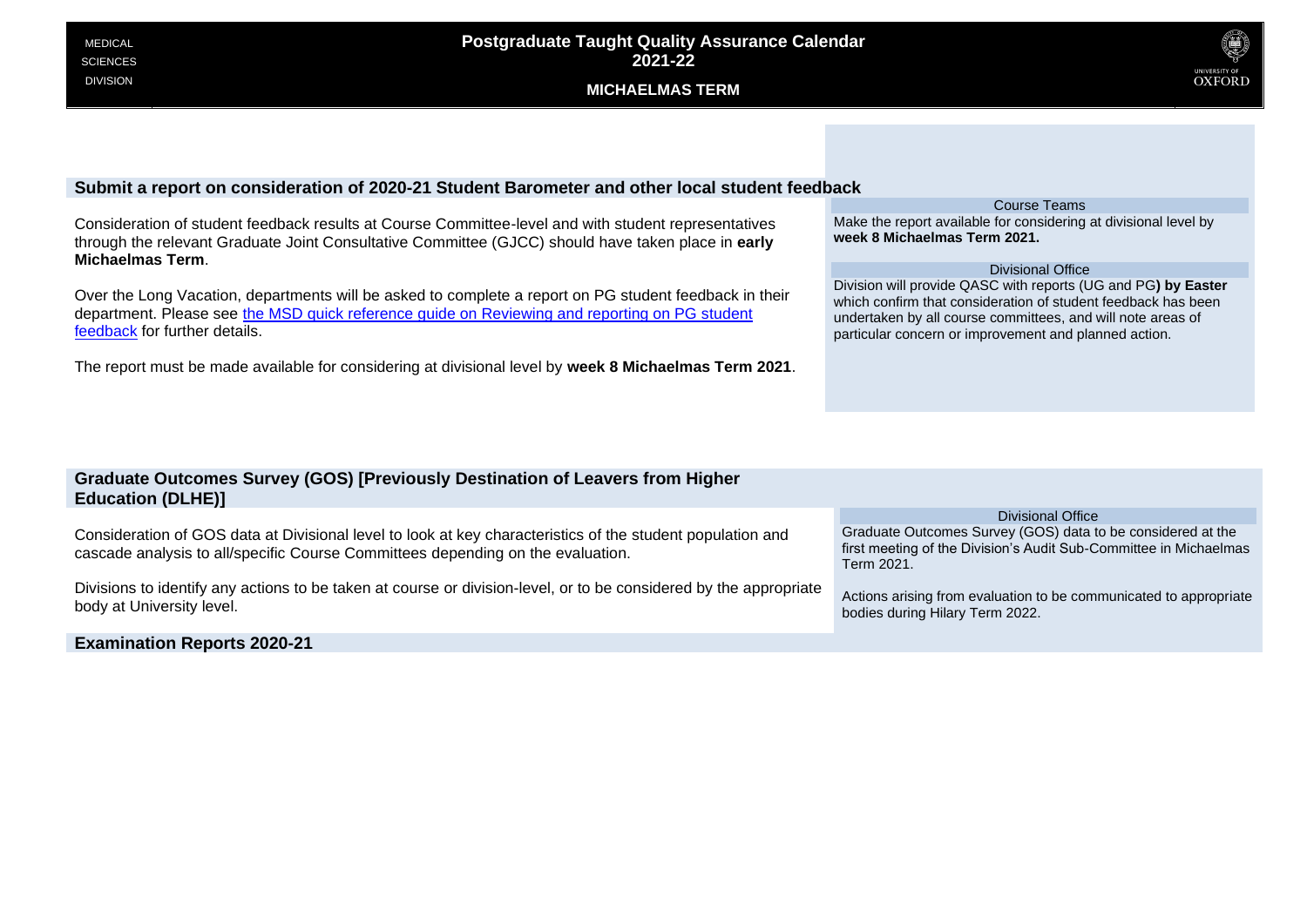**MICHAELMAS TERM**



In Michaelmas Term, conduct a review of examiners' reports from the previous academic year's examinations, to monitor teaching/assessment standards and outcomes.

Please see the [MSD quick reference guide on Examination reporting.](https://canvas.ox.ac.uk/courses/31970/pages/examination-reporting?module_item_id=321822)

- 1. Identify:
	- a) any issues that the examination process has brought to light concerning:
		- the content of the course
		- teaching methods
		- existing methods of assessment
		- compulsory and/or optional elements of the course
	- b) any specific options which need to be reviewed
	- c) the overall standard of performance in the examination, including any trends in results (especially in relation to gender) or in relation to particular areas of the curriculum
- d) Changes in examination conventions, procedures or regulations suggested by the examiners' experience of the assessment process
- e) Actions arising from this discussion
- 2. Chair of Examiners' reports and External Examiner reports should be discussed at GJCC or other staff-student committees.
- 3. Prepare a draft response to External Examiner(s).
- 4. Produce an examination report pack for the divisional Audit Sub-Committee (ASC) consisting of:
	- the Chair of Examiners' report (sent as two separate documents: Part II Section E; and the rest of the Chair of Examiner's report),
	- the External Examiner(s)' report(s),
	- copy of the draft response to External Examiner(s)
	- minutes of Committee meetings where examiners' reports were discussed
	- a copy of the Examination Conventions,

Make Chair of Examiners' reports (excluding Part II Section E) and External Examiner's reports available to students. Before publication, ensure the reports do not enable candidates to be identified and numerical data is converted to percentages.

**Note: publication is not required for courses/examinations/ papers/individual questions involving fewer than 6 students.** 

### **Useful reference documents:**

*[Examination and Assessment Framework](https://academic.admin.ox.ac.uk/files/examsandassessmentframework2019-20pdf)* (section 4)

#### Board of Examiners/Chair of Examiners

Produces a report which should be considered by the relevant course committee(s) in the term following the last examination. External Examiners

External examiners send their reports to the University Education Policy Support team (external-examiners@admin.ox.ac.uk), the Division (Education Quality Assurance Officer – Nick Field) and forwarded to Course Directors, Course Administrators and Chairs of Examiners as received.

**Note: If a course team receives a report directly from an External Examiner, it should be forwarded to externalexaminers@admin.ox.ac.uk and to Education Quality Assurance Officer (Nick Field).**

### Course Committee

Following consideration at course and GJCC committees **during Michaelmas Term**, the relevant department will produce an examination report pack (see 4.) for the divisional Audit Sub-Committee (send to Education Quality Assurance Officer) by **Friday of Week 3 in Hilary Term.** 

Any outstanding issues to be followed up directly at course level by the Secretary to the Audit Sub-Committee.

### Divisional Office

Summary of Audit Sub-Committee report submitted to Education Policy Support (EPS) which:

- i) confirms that a response has been provided to all external examiners
- ii) confirms that the division has carried out its oversight function
- iii) identifies any specific issues or arising themes that the Division wishes to draw to Education Committee's attention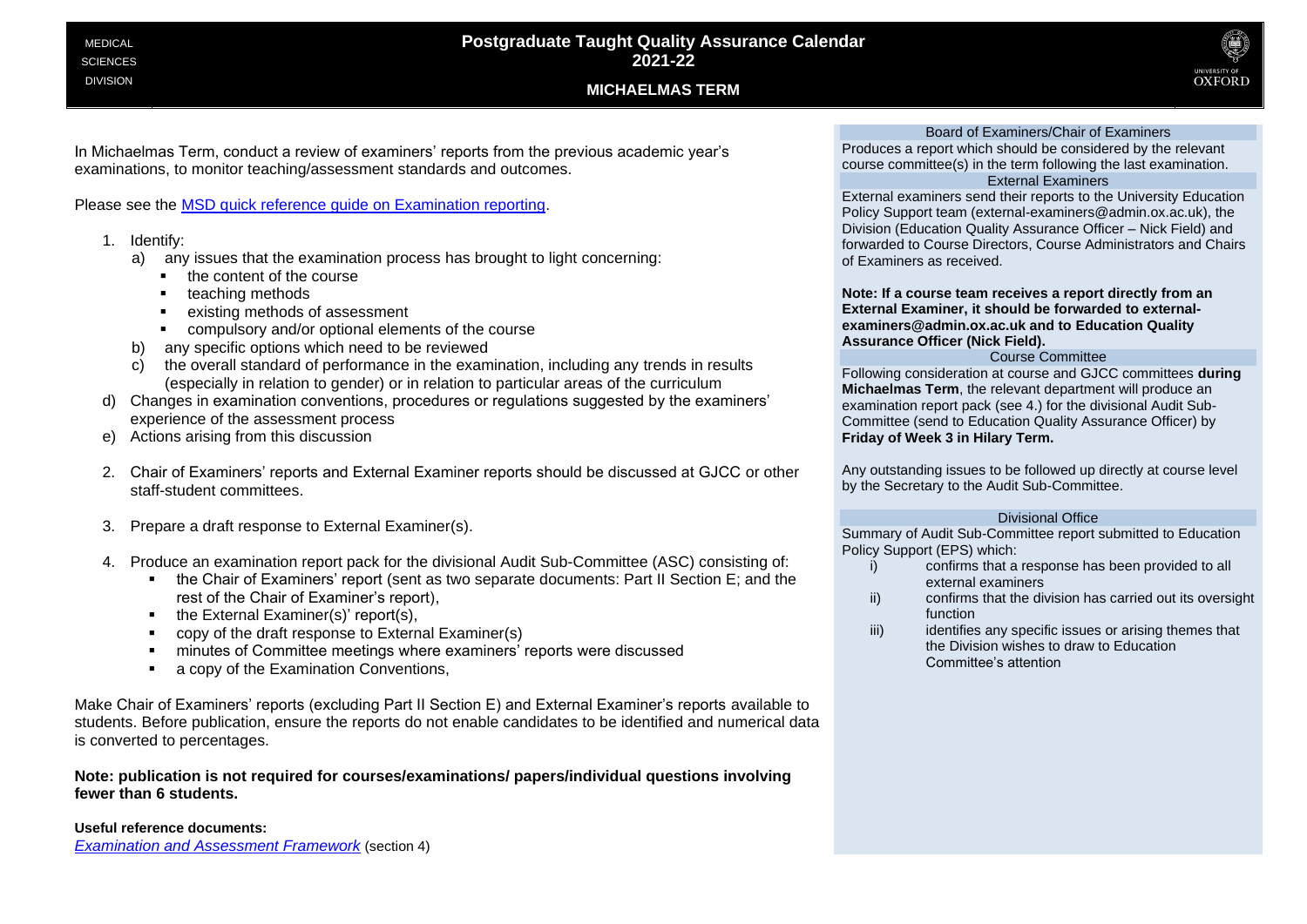**HILARY TERM**



### **Teaching Excellence Awards**

The biennial Divisional scheme running in conjunction with University to recognise and reward individuals and teams for excellence in teaching and supervision, the organisation of teaching, and support for teaching and learning within a research-intensive environment. Project funding is also available. The next round of applications will open in **2022** (for project awards only, the next full round for personal and project awards will be in **2023**).

### **Useful reference documents:**

*MSD Teaching Excellence Awards* https://www.medsci.ox.ac.uk/divisional-services/support-services-1/educational-strategy/teaching-excellence-awards

### **Nomination of 2021-22 Assessors**

Review list of approved Assessors listed on the Approved Examination Board in the EAP system to identify whether additional nominations for the Trinity Term Examinations need to be put forward for approval.

### **Note: The process of approval must be successfully finalized before nominees commence any work.**

#### **Useful reference documents:**

*MSD quick reference guide on nomination of examiners and assessors EAP Support Page User Manuals*

#### **Nominations and Approvals**

Examination Board Administrator Use EAP system to create and edit the Examination Boards (appoint examiners and assessors), following the User Manuals on the EAP support website.

Chair of Examiners/ Senior Nominating Officer Follow the instructions in the User Manual on the EAP support website to approve board changes and composition.

#### **Payments**

Examination cycle payments are now processed on the EAP system. Refer to the User Manuals on the EAP support website for more information

### **Examination Reports 2020-21**

Please see the MSD quick reference guide on Examination reporting.

During Hilary Term, courses are expected to undertake the following activities:

- 1. Send examination reporting pack (as detailed in the quick reference guide) to Education Quality Assurance Officer (Nick Field), by **Friday of Week 3 in Hilary Term** The pack includes:
	- the Chair of Examiners' report (sent as two separate documents: Part II Section E; and the rest of the Chair of Examiner's report),
	- the External Examiner(s)' report(s),
	- copy of the draft response to External Examiner(s) in the form of a letter (response must be approved by the divisional ASC before being sent out)
	- Minutes of Committee meetings where examiners' reports were discussed
	- a copy of the Examination Conventions,

#### External Examiners

External examiners send their reports to the University Education Policy Support team (externalexaminers@admin.ox.ac.uk), the Division (Education Quality Assurance Officer – Nick Field) and forwarded to Course Directors, Course Administrators and Chairs of Examiners as received.

**Note: If a course team receives a report directly from an External Examiner, it should be forwarded to externalexaminers@admin.ox.ac.uk and to Education Quality Assurance Officer (Nick Field).**

Chair of Examiners' report forwarded direct to Course Committees for consideration.

Course Team/Department Following consideration at course and GJCC committees **during Michaelmas Term**, the relevant department will produce an examination reporting pack (see 1.) for the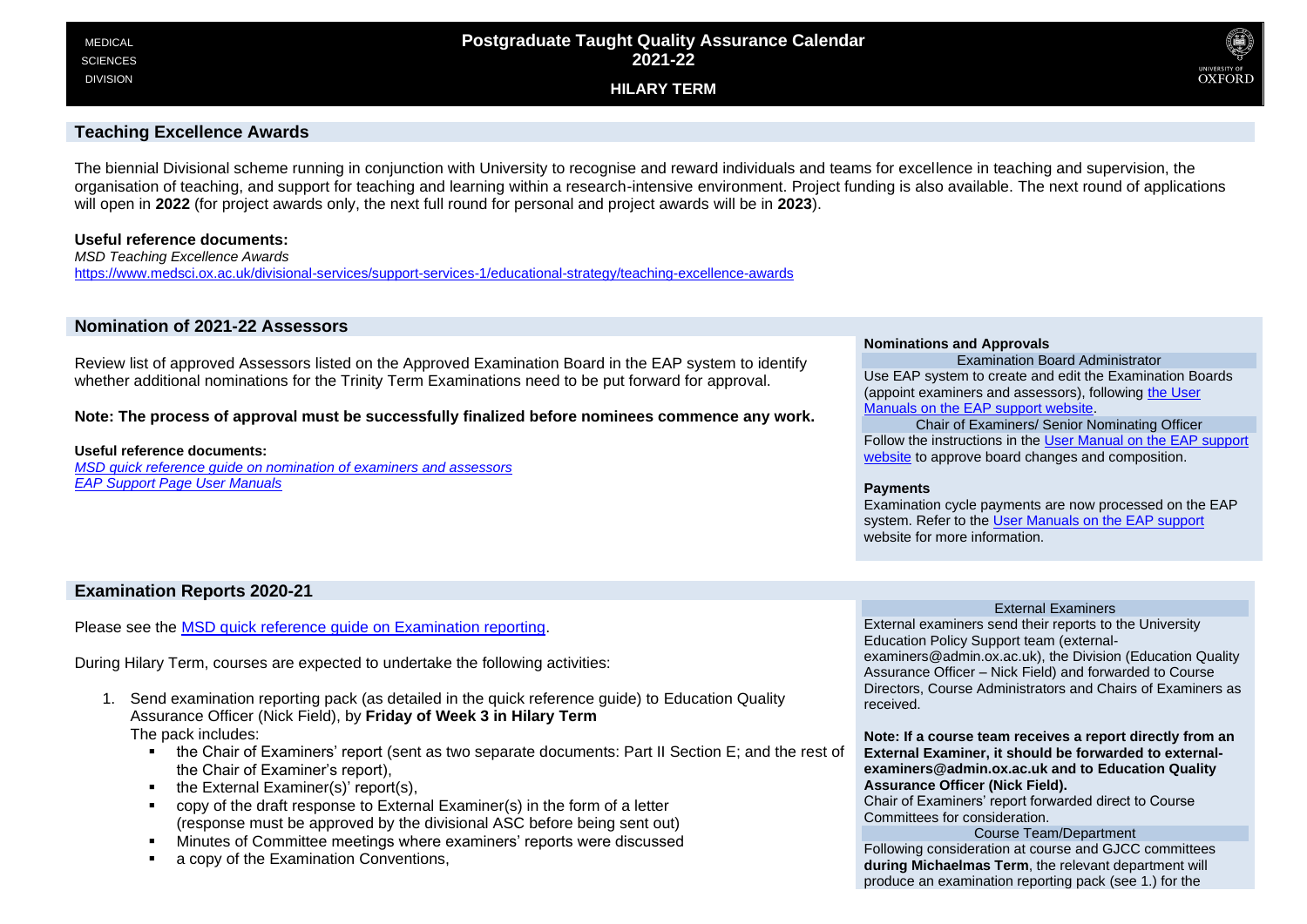| <b>Postgraduate Taught Quality Assurance Calendar</b><br><b>MEDICAL</b><br>2021-22<br><b>SCIENCES</b>                                                                                                                                                                          | Q<br>UNIVERSITY OF                                                                                                                                                        |
|--------------------------------------------------------------------------------------------------------------------------------------------------------------------------------------------------------------------------------------------------------------------------------|---------------------------------------------------------------------------------------------------------------------------------------------------------------------------|
| <b>DIVISION</b><br><b>HILARY TERM</b>                                                                                                                                                                                                                                          | <b>OXFORD</b>                                                                                                                                                             |
| Discuss Chair of Examiner's report and External Examiner's report at GJCC (if discussion has not<br>already taken place in Michaelmas Term)<br>Send out response to the External Examiner (once the response has been approved by the divisional<br>3.<br>Audit Sub-Committee) | divisional Audit Sub-Committee (send to Education Quality<br>Assurance Officer – Nick Field) by <b>Friday of Week 3 in</b><br>Hilary Term.<br><b>Division</b>             |
| Useful reference documents:                                                                                                                                                                                                                                                    | Any outstanding issues to be followed up directly at course<br>level by the Secretary to the Audit Sub-Committee.<br>Cummoni of ACC report outpoitted to Education Deliou |

*[Examination and Assessment Framework](https://academic.admin.ox.ac.uk/files/examsandassessmentframework2019-20pdf)* (section 4)

Summary of ASC report submitted to Education Policy Support (EPS) which:

- i) confirms that a response has been provided to all external examiners
- ii) confirms that the division has carried out its oversight function
- iii) iii) identifies any specific issues or arising themes that the Division wishes to draw to Education Committee's attention.

### **Examination Regulation and Convention changes for 2021-22**

Course committees to undertake annual review of Examination Regulations and Examination Conventions.

### Examination Regulations

If any changes to Regulations or conventions are required, please contact Ros Whiteley or Nick Field for advice as soon as possible.

### Examination Regulations:

- a) **must be approved by the Division during Trinity Term** (major changes must also be approved by the University Education Committee). Please send proposals for changes to Education Quality Assurance Officer (Nick Field) by **Friday of Week 3 of Trinity Term**;
- b) will be subject to meeting the requirement for vested interest.

### Examination Conventions

Proposed changes to Examination Conventions must be submitted to Education Quality Assurance Officer (Nick Field) by **31 July**, in order that the divisional Audit Sub-Committee can approve them in advance of the new academic year.

### **Useful reference documents:**

*MSD quick reference guide on Examination Regulations and Conventions* [https://canvas.ox.ac.uk/courses/31970/pages/examination-regulations-and-conventions?module\\_item\\_id=321821](https://canvas.ox.ac.uk/courses/31970/pages/examination-regulations-and-conventions?module_item_id=321821) *Annexe A o[f Examinations and Assessment Framework](https://academic.admin.ox.ac.uk/files/examsandassessmentframework2019-20pdf)*

### **Review of student representation arrangements**

### Course Committee

Course Directors and/or Course Administrators to liaise with Senior Educational Policy Officer (Ros Whiteley) or Education Quality Assurance Officer (Nick Field) regarding proposed changes.

Examination Regulations changes must be submitted by **Friday, Week 3 of Trinity Term**.

### Divisional Office

Division to co-ordinate the approval process for changes to Examination Regulations

The Division will then arrange for publication of approved changes to Regulations in the *University Gazette*.

Division to arrange for Audit Sub-Committee approval of changes to Examination Conventions.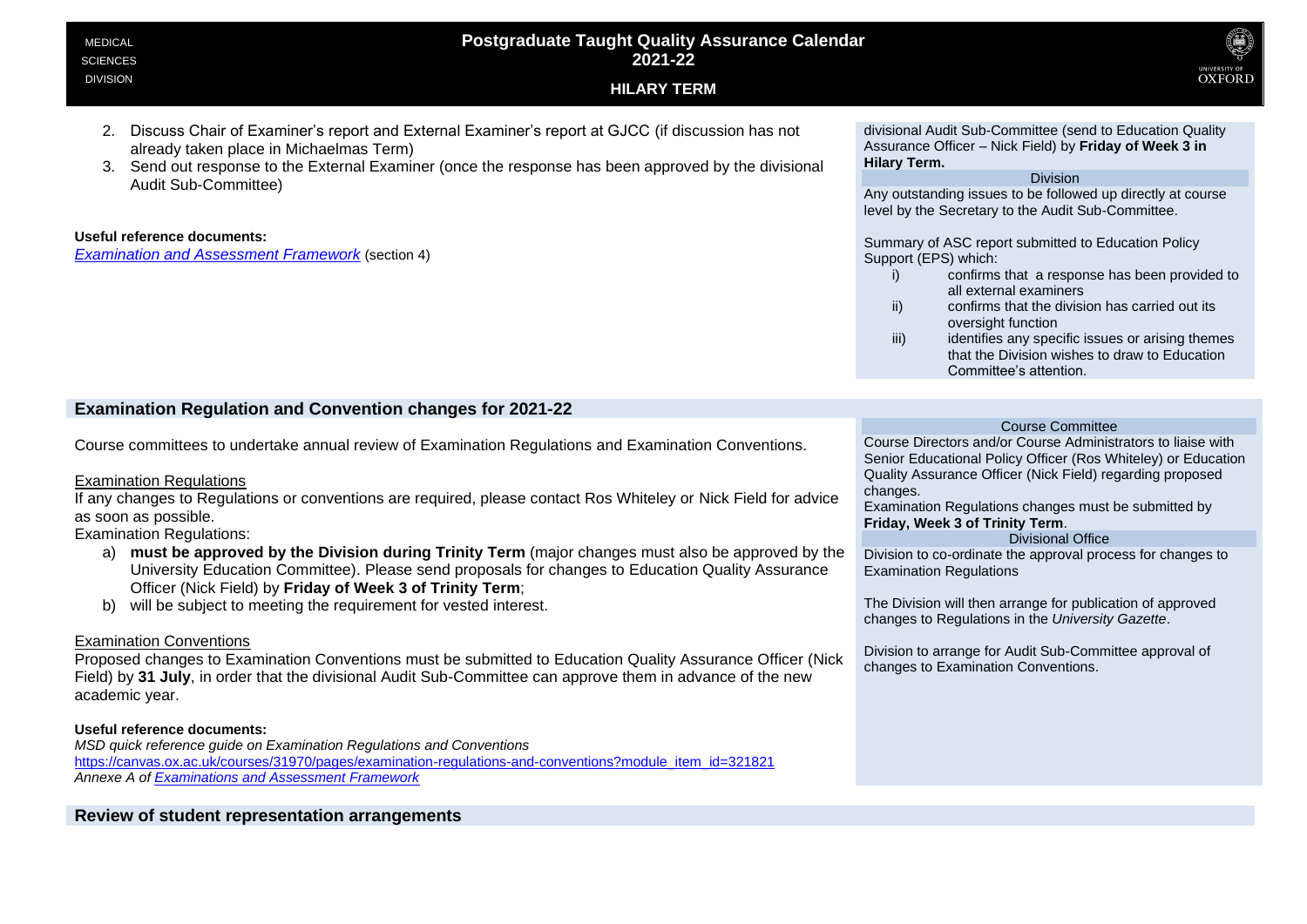# **Postgraduate Taught Quality Assurance Calendar 2021-22**

### **HILARY TERM**



Departments/faculties should formally reflect and review the opportunities for student representation and involvement, including the arrangements to support that work and any developments for the following year should be discussed and endorsed.

#### **Useful reference documents:**

*Education Committee Policy and Guidance on student engagement and representation:* <https://academic.admin.ox.ac.uk/student-engagement-and-representation> *MSD PGT Student representation guide* <https://canvas.ox.ac.uk/courses/31970/pages/student-engagement-and-representation>

### **Review of postgraduate induction and study skills**

Course Committees and GJCC or other staff-student committees should discuss the arrangements for induction and support for study skills provided during the academic year to identify areas of improvement or good practice that can be incorporated for the next academic year.

### **Review of Standing Orders for 2021-22**

Review and update the Standing Orders for your examination for the next academic year.

Course Committees and GJCC/other staff-student committees Postgraduate Joint Consultative Committees to draw on experience of current representatives to inform the work of those serving in the subsequent year.

#### Course Teams

Course Teams to report practice regarded as student enhancement to the PGT Directors' Forum and Educational Policy and Standards Committee (via Education Quality Assurance Officer – Nick Field). Please submit relevant minutes to Nick Field **by Friday of Week 4 of Trinity Term**.

#### Course Administrator

The minute(s) relating to this item to be sent to Education Quality Assurance Officer (Nick Field) **by Friday of Week 4 of Trinity Term**, to be reported to the PGT Directors' Forum.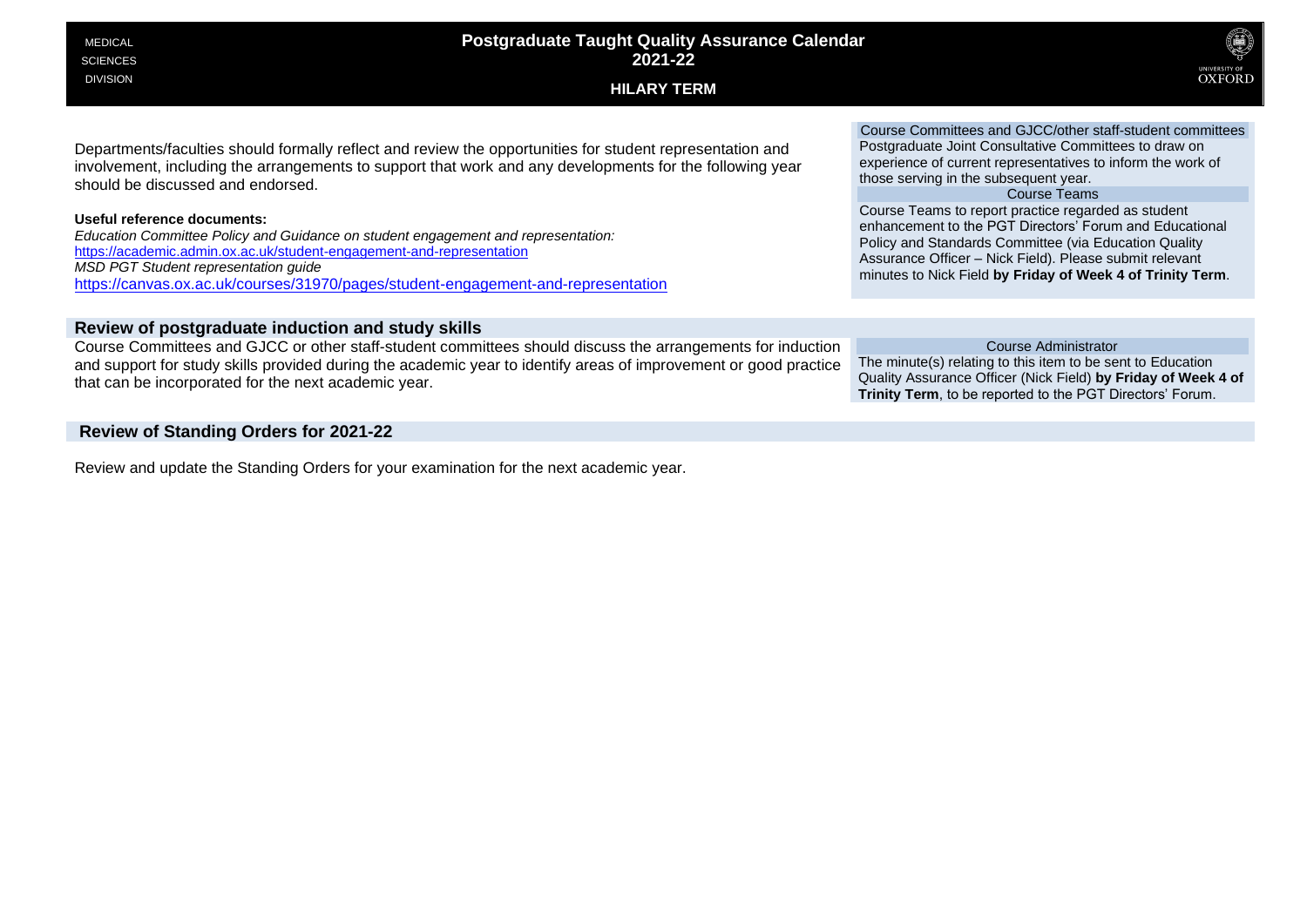**TRINITY TERM**



### **Review of results of 2021-22 Student Barometer and other local student feedback**

Course Committees should review their Course-level results. Prompt consideration of the results at Course Committee-level in early Trinity Term is important so they can be discussed with student representatives through the relevant Graduate Joint Consultative Committee (GJCC).

The Barometer survey covers the whole student experience including application, teaching and pastoral support, and contains questions specific to both colleges and departments.

The survey takes place in late Michaelmas Term and results are normally released, via Tableau, in late Hilary Term.

Please see the [MSD quick reference guide to Reviewing and reporting on PG student feedback](https://canvas.ox.ac.uk/courses/31970/pages/reviewing-and-reporting-on-student-feedback) for further guidance.

### **Nomination of Assessors 2021-22**

Review list of approved Assessors listed on the Approved Examination Board in the EAP system to identify whether additional nominations for the Trinity Term Examinations need to be put forward for approval.

### **Note: The process of approval must be successfully finalized before nominees commence any work.**

**Useful reference documents:** *[MSD quick reference guide on nomination of examiners and assessors](https://canvas.ox.ac.uk/courses/31970/pages/nomination-of-examiners-and-assessors?module_item_id=321826) [EAP Support Page User Manuals](https://academic.admin.ox.ac.uk/getting-help-with-eap#tab-1219126)*

Course Committees and JCCs Discuss the student Barometer results referring to guidance in Quick Reference Guide

Course Director and Administrator Course team to provide a report on PG student feedback for consideration by the division.

The report must be made available for consideration at divisional level by **Michaelmas Term 2022**

#### **Nominations and Approvals**

Examination Board Administrator Use EAP system to create and edit the Examination Boards (appoint examiners and assessors), following the User [Manuals on the EAP support website.](https://academic.admin.ox.ac.uk/getting-help-with-eap#tab-1219126)

Chair of Examiners/ Senior Nominating Officer Follow the instructions in the [User Manual on the EAP support](https://academic.admin.ox.ac.uk/getting-help-with-eap#tab-1219126) website to approve board changes and composition.

#### **Payments**

Examination cycle payments are now processed on the EAP system. Refer to the [User Manuals on the EAP support](https://academic.admin.ox.ac.uk/getting-help-with-eap#tab-1219126) website for more information.

#### **Examination Regulations and Conventions for 2022-23**

#### Examination Regulations

Course Directors and/or Course Administrators to liaise with Senior Educational Policy Officer (Ros Whiteley) or Nick Field regarding proposed changes to Examination Regulations and conventions.

### Examination Regulations:

- a) **must be approved by the Division during Trinity Term** (major changes must also be approved by the University Education Committee). Please send proposals for changes to Nick Field by **Friday of Week 3 of Trinity Term**;
- b) will be subject to meeting the requirement for vested interest.

Course Committee

Course Directors and/or Course Administrators to liaise with Senior Educational Policy Officer (Ros Whiteley) or Education Quality Assurance Officer (Nick Field) regarding proposed changes.

Proposed Examination Regulations changes must be submitted by **Friday, Week 3 of Trinity Term.**

Divisional Office

Division to co-ordinate the approval process for changes to Examination Regulations.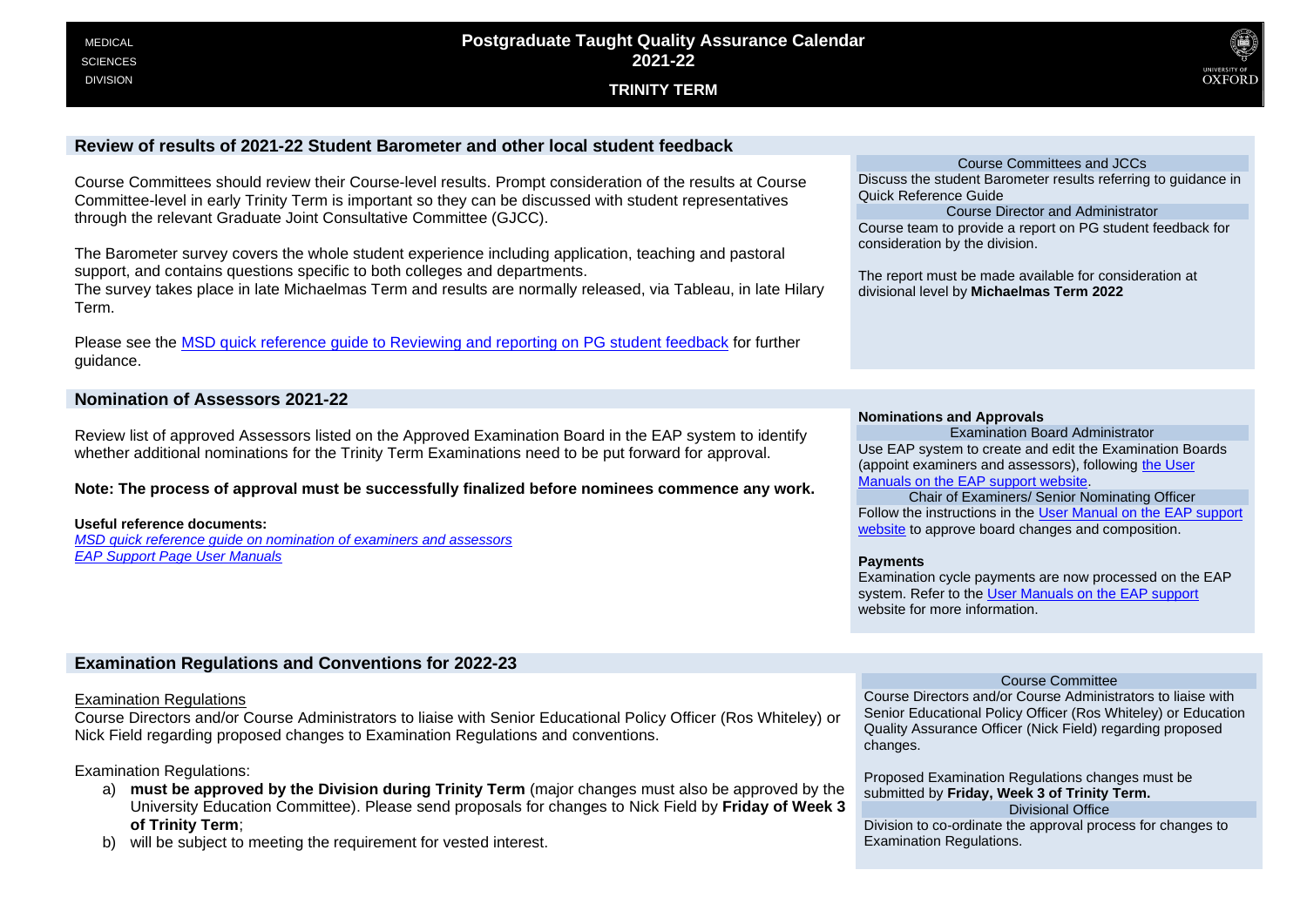| <b>Postgraduate Taught Quality Assurance Calendar</b><br><b>MEDICAL</b><br>2021-22<br><b>SCIENCES</b><br><b>DIVISION</b><br><b>TRINITY TERM</b>                                                                                                                                                                                                                                                                                                                                                                     | UNIVERSITY OF OXFORD                                                                                                                                                                                                                                                                                                                                                                                                              |
|---------------------------------------------------------------------------------------------------------------------------------------------------------------------------------------------------------------------------------------------------------------------------------------------------------------------------------------------------------------------------------------------------------------------------------------------------------------------------------------------------------------------|-----------------------------------------------------------------------------------------------------------------------------------------------------------------------------------------------------------------------------------------------------------------------------------------------------------------------------------------------------------------------------------------------------------------------------------|
| <b>Examination Conventions</b><br>Proposed changes to examination conventions must be submitted to Nick Field by 31 July, in order that the<br>divisional Audit Sub-Committee can approve them in advance of the new academic year.<br>Useful reference documents:<br>MSD quick reference guide on Examination Regulations and Conventions<br>https://canvas.ox.ac.uk/courses/31970/pages/examination-regulations-and-conventions?module_item_id=321821<br>Annexe A of <b>Examinations and Assessment Framework</b> | The Division will then arrange for publication of approved<br>changes to Regulations in the University Gazette.<br>Division to arrange for Audit Sub-Committee approval of<br>changes to Examination Conventions.                                                                                                                                                                                                                 |
| Review of collaborative arrangements (including student placements and exchanges)                                                                                                                                                                                                                                                                                                                                                                                                                                   |                                                                                                                                                                                                                                                                                                                                                                                                                                   |
| Departments and Division to ensure the academic standards and quality of learning opportunities are equal for<br>students studying in Oxford and at partner institutions.                                                                                                                                                                                                                                                                                                                                           | Academic/Divisional Office<br>Academic Administrators and Divisional Officers to keep up to<br>date information held on collaborative arrangements.<br>Academic Administrators to inform the Division concerning any<br>changes to collaborative arrangements for which they have<br>responsibility.<br>Division to liaise with Education Policy Support as part of<br>annual exercise to update the central University register. |
| Developing and introducing a new course / Proposals for major changes to existing courses                                                                                                                                                                                                                                                                                                                                                                                                                           |                                                                                                                                                                                                                                                                                                                                                                                                                                   |
| <b>New Courses</b><br>Approval to develop new courses is given on a competitive basis, with 'gathered field' exercises at both<br>divisional and University levels. Departments are advised to seek divisional guidance as early as possible, and<br>no later than two full academic years ahead of the first proposed admissions round.                                                                                                                                                                            | Department<br>Department to contact Head of Education Policy and Planning<br>(Jane Dale) and Senior Educational Policy Officer (Ros<br>Whiteley) to discuss.                                                                                                                                                                                                                                                                      |
| The 2021-22 annual gathered filed exercise is expected to run in Trinity Term 2022.                                                                                                                                                                                                                                                                                                                                                                                                                                 |                                                                                                                                                                                                                                                                                                                                                                                                                                   |
| The Trinity Term 2022 gathered field exercise will consider proposals for courses to start in 2024-25. Further<br>guidance will be circulated during the 2021-22 academic year.                                                                                                                                                                                                                                                                                                                                     |                                                                                                                                                                                                                                                                                                                                                                                                                                   |
| <b>Existing Courses</b><br>Divisional guidance on major changes to an existing course should be sought as soon as possible.                                                                                                                                                                                                                                                                                                                                                                                         |                                                                                                                                                                                                                                                                                                                                                                                                                                   |
| Useful reference documents:<br>Education Committee Policy & Guidance on the Introduction of New Courses and Major Changes to Courses:<br>https://academic.admin.ox.ac.uk/new-courses<br>Divisional guidance on the development of new course proposals (circulated to departments by email)<br>Education Committee Policy & Guidance for Graduate Taught Courses:                                                                                                                                                   |                                                                                                                                                                                                                                                                                                                                                                                                                                   |

<https://academic.admin.ox.ac.uk/policies/pgt>

*Education Committee Policy framework for part-time graduate provision:* 

<https://academic.admin.ox.ac.uk/part-time-graduate-provision>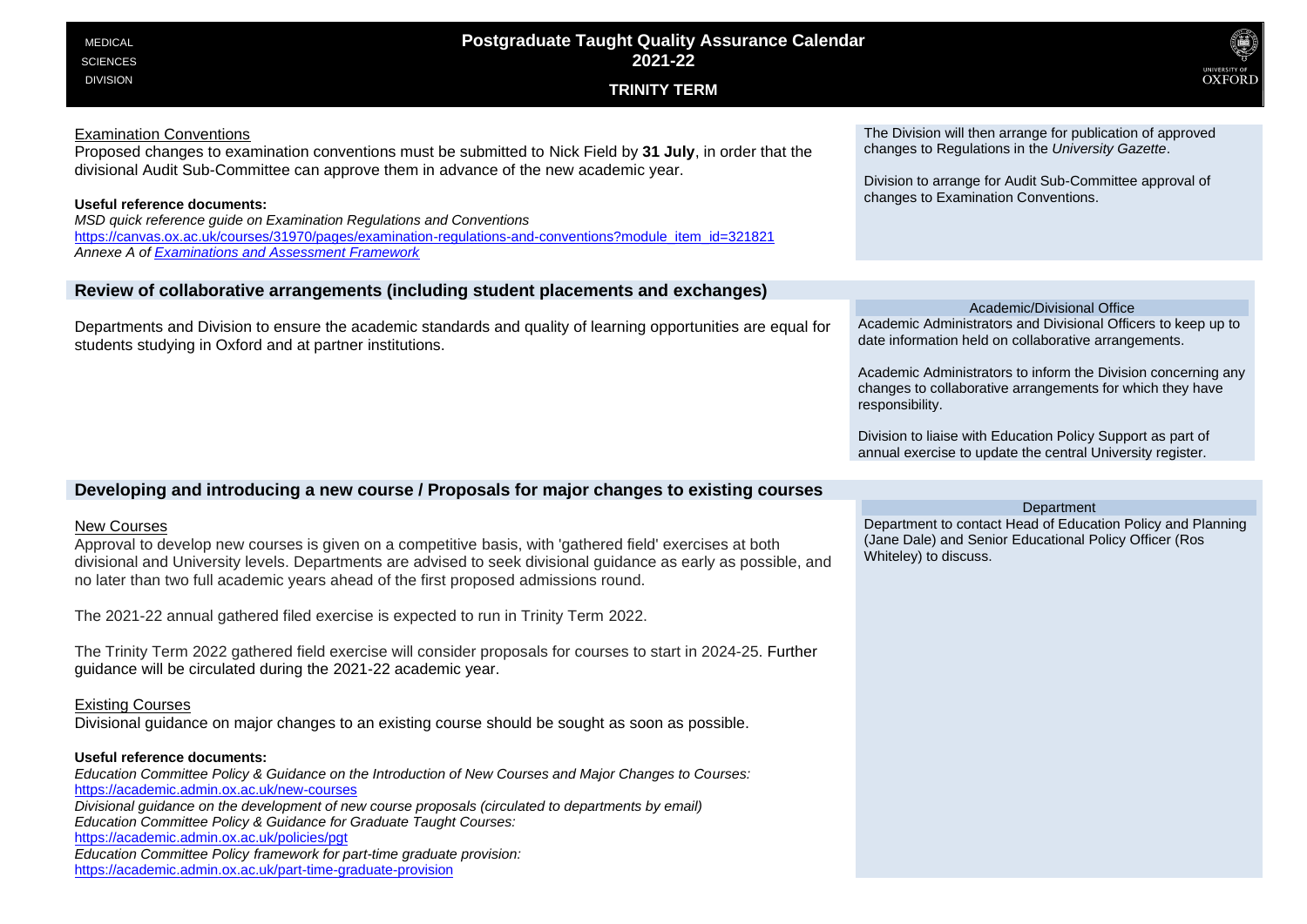| <b>MEDICAL</b>  | <b>Postgraduate Taught Quality Assurance Calendar</b> | ۵             |
|-----------------|-------------------------------------------------------|---------------|
| <b>SCIENCES</b> | 2021-22                                               | UNIVERSITY OF |
| <b>DIVISION</b> | <b>TRINITY TERM</b>                                   | <b>OXFORD</b> |

*Education Committee Policy & Guidance Providing Education with Others (including Collaborative Provision, Placements and Exchanges )*

<https://academic.admin.ox.ac.uk/policies/providing-education-with-others>

*Education Committee Policy framework for distance learning award-bearing PGT courses:* 

<https://academic.admin.ox.ac.uk/distance-learning-award-bearing-pgt-courses>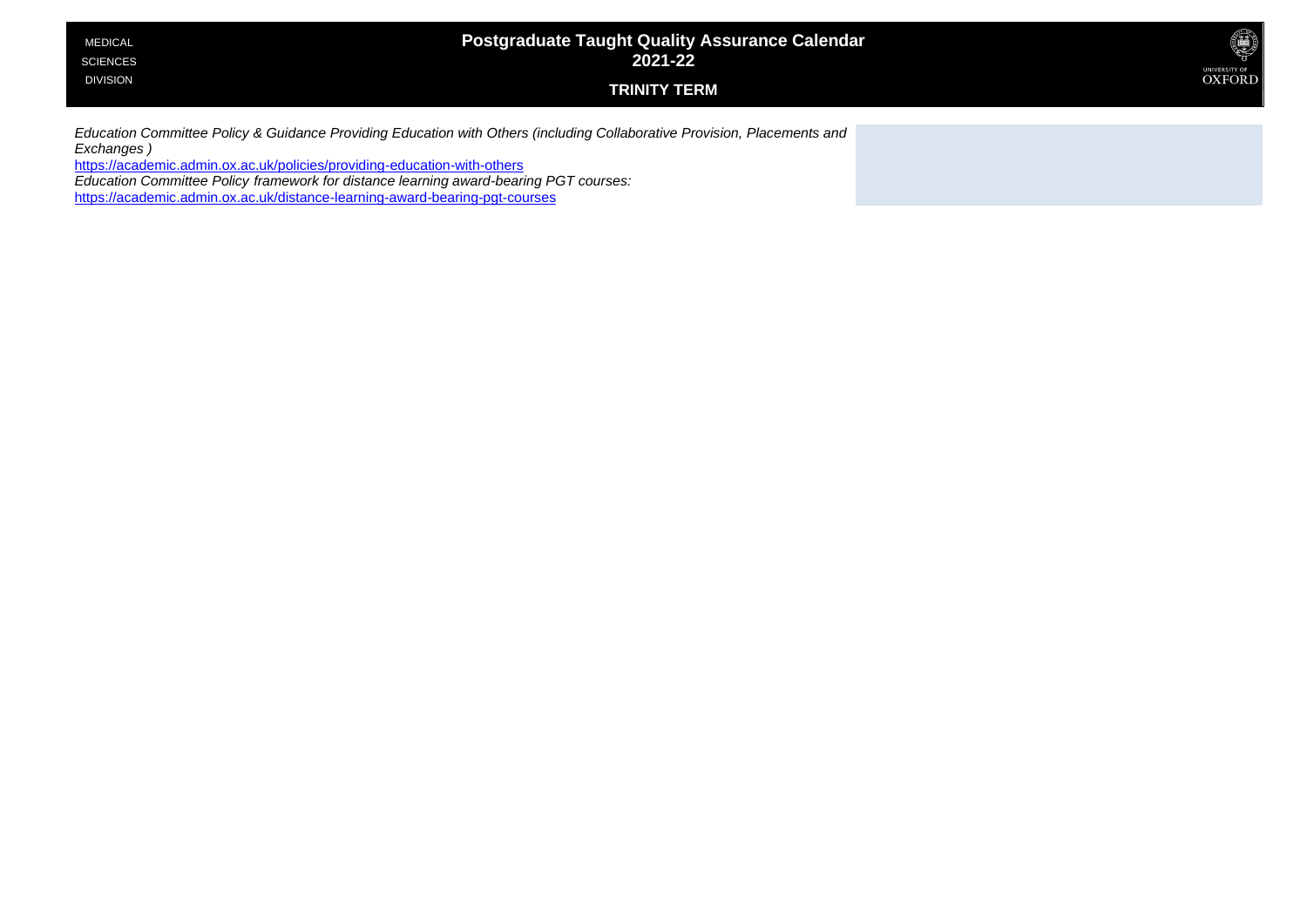

### **Examination Regulations and Conventions for 2022-23**

Examination Regulations

Proposed changes to **Examination Regulations** must be submitted to Nick Field for divisional approval by Friday of **Week 3 of Trinity Term**.

Approved changes to Examination Regulations affecting examinations/assessments in the next academic year must be submitted to the University Gazette by 30 June at latest. Divisional Officers will submit notices once the approval process is complete.

### Examination Conventions

Proposed changes to **Examination Conventions** must be submitted to Nick Field by **31 July 2022**, in order that the divisional Audit Sub-Committee can approve them in advance of the new academic year.

### **Useful reference documents:**

*MSD quick reference guide on Examination Regulations and Conventions* [https://canvas.ox.ac.uk/courses/31970/pages/examination-regulations-and-conventions?module\\_item\\_id=321821](https://canvas.ox.ac.uk/courses/31970/pages/examination-regulations-and-conventions?module_item_id=321821) *Annexe A o[f Examinations and Assessment Framework](https://academic.admin.ox.ac.uk/files/examsandassessmentframework2019-20pdf)*

### **Composition of 2021-22 Exam Boards for re-sits**

If any changes to the Exam Board need to take place for assessing re-sit examinations the Examination Board Administrator should edit the existing board on the EAP system. Contact the Examiner Appointments and Payments Team if you encounter any problems.

#### **Useful reference documents:**

*User Manuals on th[e EAP](https://academic.admin.ox.ac.uk/getting-help-with-eap#tab-1219126) support website*

Proposed changes to Examination Regulations must be submitted to Nick Field for divisional approval by Friday of **Week 3 of Trinity Term.**

Changes to Regulations to be submitted to the Gazette by Divisional Officers no later than 30 June 2021 (following approval by divisional committees, and where necessary by Education Committee)**.**

Proposed changes to conventions to be submitted to Education Quality Assurance Officer by **31 July 2022**.

### **Nominations and Approvals**

Examination Board Administrator Use EAP system to create and edit the Examination Boards (appoint examiners and assessors), following [the User Manuals](https://academic.admin.ox.ac.uk/getting-help-with-eap#tab-1219126)  [on the EAP support website.](https://academic.admin.ox.ac.uk/getting-help-with-eap#tab-1219126)

Chair of Examiners/ Senior Nominating Officer Follow the instructions in th[e User Manual on the EAP support](https://academic.admin.ox.ac.uk/getting-help-with-eap#tab-1219126) website to approve board changes and composition.

#### **Payments**

Examination cycle payments are now processed on the EAP system. Refer to th[e User Manuals on the EAP support](https://academic.admin.ox.ac.uk/getting-help-with-eap#tab-1219126) website for more information.

### **Nomination of 2022-23 Examination Board Members**

Nominations for Chair of Examiners should be made **by 1st October**.

Nominations for Examiners (internal and external) and External Assessors should be made **by 1st November**.

Course Committees should allow plenty of time for appropriate considerations and the local approval process to be finalised by this deadline.

#### **Nominations and Approvals**

EAP Exam Board Administrators (EBA) Create and populate the Exam Board for the upcoming year on the EAP system.

Refer to [EAP user support page for relevant User Manuals.](https://academic.admin.ox.ac.uk/getting-help-with-eap#tab-1219126)

Senior Nominating Officer (SNO) If there are any issues with the nominations SNO should communicate with the EBA via EAP system.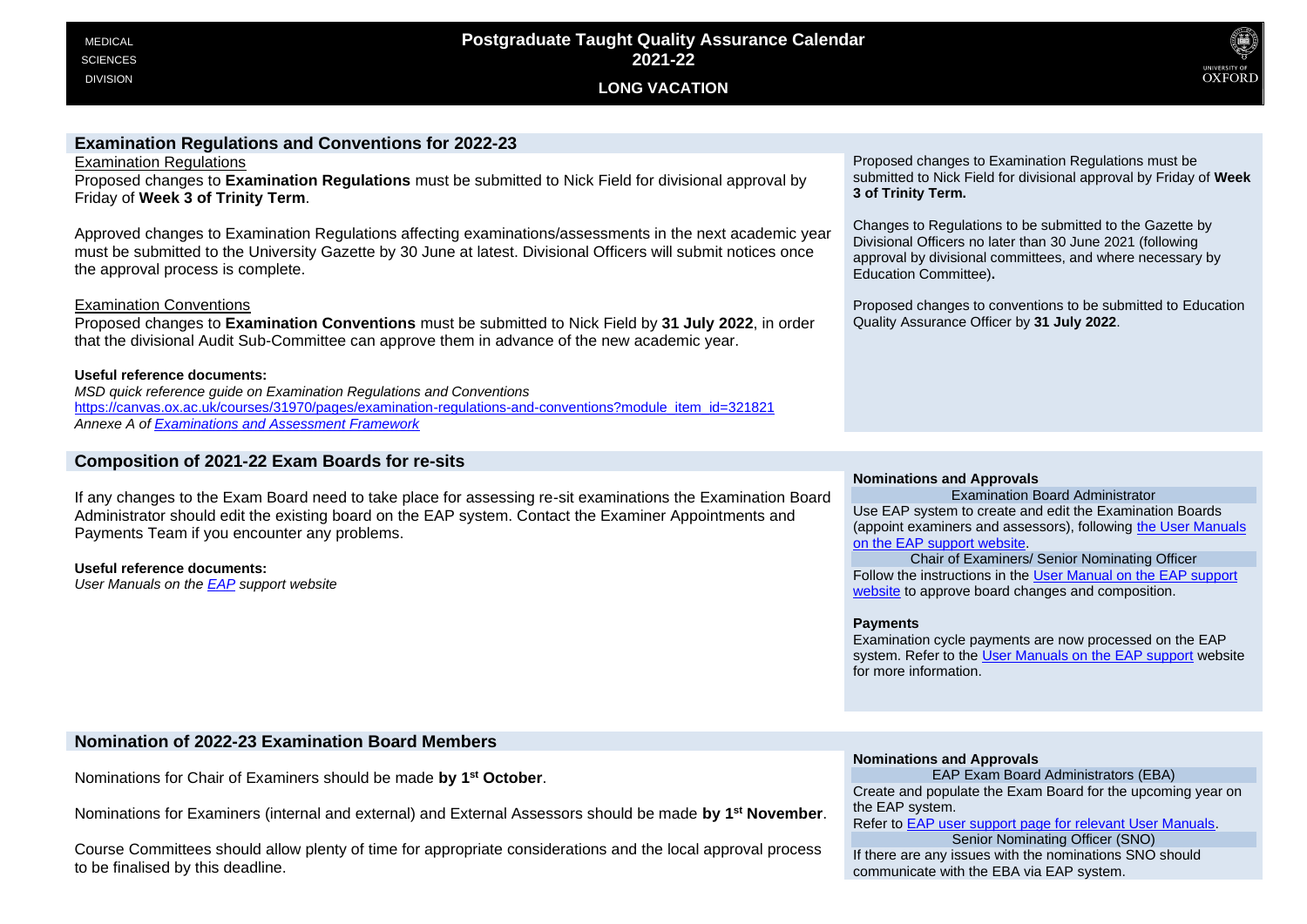



#### **Useful reference documents:**

*[MSD quick reference guide on nomination of examiners and assessors.](https://canvas.ox.ac.uk/courses/31970/pages/nomination-of-examiners-and-assessors?module_item_id=321826) [User Manuals on the EAP support website](https://academic.admin.ox.ac.uk/getting-help-with-eap#tab-1219126)*

SNO must approve the finalised board by 1 November. The nominations will then go to Proctors if further approval for individual examiners is needed.

#### Proctors

Proctors to approve examiner/assessor nominations where required.

#### **Payments**

Examination cycle payments are now processed on the EAP system. Refer to th[e User Manuals on the EAP support](https://academic.admin.ox.ac.uk/getting-help-with-eap#tab-1219126) website for more information.

### **Course Handbooks for 2022-23**

MSc Directors / Course Administrators to review and update course handbooks in time for new academic year.

Please note, the division reviews UG and PGT course handbooks in alternating years. PGT course handbooks will next be reviewed in summer 2022.

When finalised, course handbooks to be made publicly available online (so prospective students can view them), unless there are specific reasons why this is not appropriate.

#### **Useful reference documents:**

*Policy and Guidance on Course Information:* <https://academic.admin.ox.ac.uk/course-information>

### **Induction**

Send new students arrival and induction information, taking account of agreed Collegiate University timetable for induction, and the annual Graduate School Welcome Event.

Alert new students to pre-sessional courses available at OUCS and Language Centre.

### **Examination Regulations 2022-23 – accuracy review**

Courses to undertake annual review of the accuracy of Examination Regulations in line with information provided by the University's Educational Policy Section.

Course Team Review and update handbooks in time for new academic year. Divisional Office PGT course handbooks will next be reviewed by division in summer 2022.

Details of the annual Graduate School Welcome Event will be circulated by the Graduate School Officer.

Divisional Office

Division to circulate a memo from the University's Education Policy Support with details of the review and deadlines. Education Quality Assurance Officer (Nick Field) to co-ordinate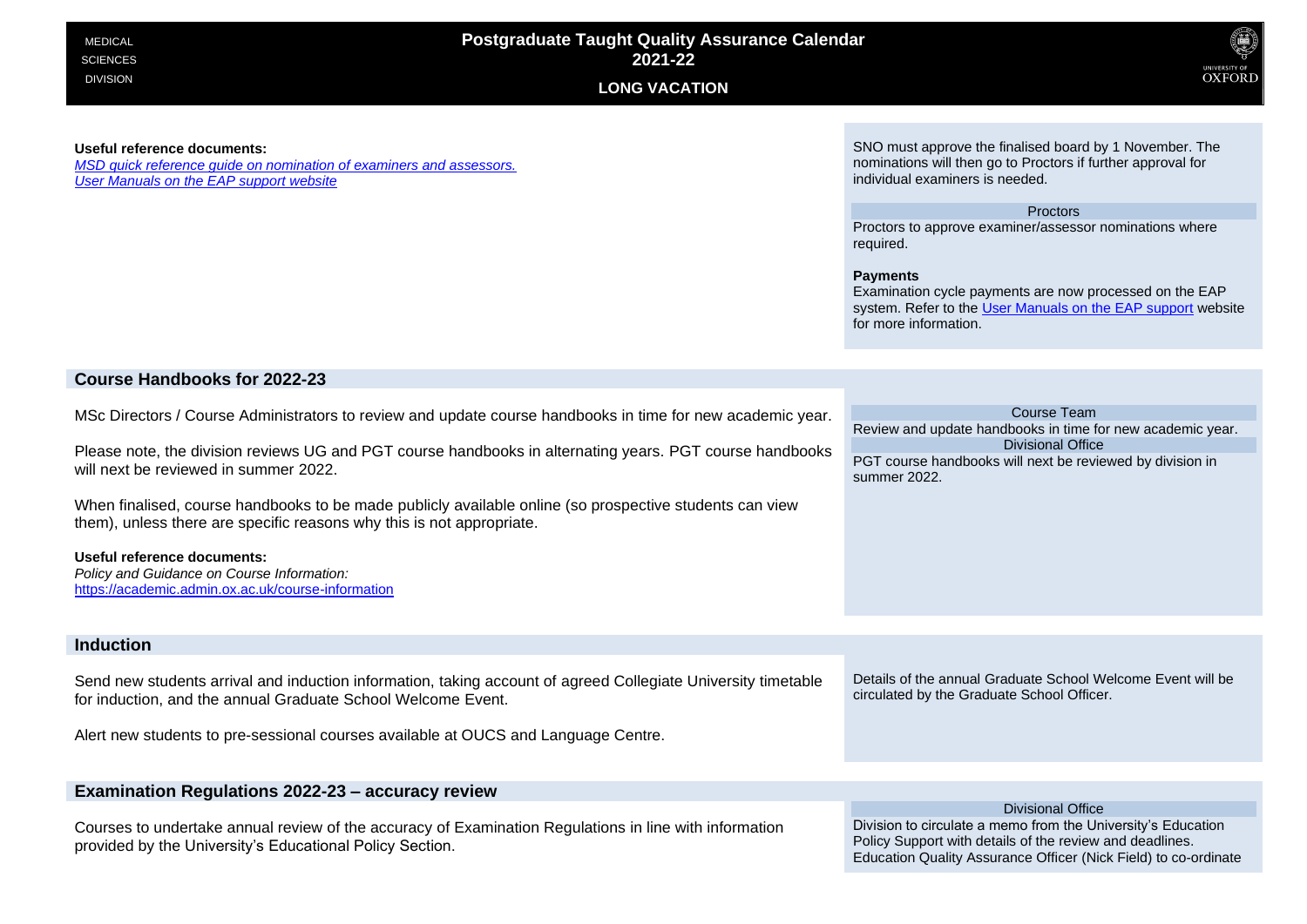| <b>Postgraduate Taught Quality Assurance Calendar</b><br><b>MEDICAL</b><br>2021-22<br><b>SCIENCES</b>                                                                                                                                                                                                                                                                                                                                                                                                                                     | <b>JNIVERSITY OF</b>                                                                                                                                                                                                                                                                    |
|-------------------------------------------------------------------------------------------------------------------------------------------------------------------------------------------------------------------------------------------------------------------------------------------------------------------------------------------------------------------------------------------------------------------------------------------------------------------------------------------------------------------------------------------|-----------------------------------------------------------------------------------------------------------------------------------------------------------------------------------------------------------------------------------------------------------------------------------------|
| <b>DIVISION</b><br><b>LONG VACATION</b>                                                                                                                                                                                                                                                                                                                                                                                                                                                                                                   | <b>OXFORD</b>                                                                                                                                                                                                                                                                           |
| Any necessary amendments must be confined to the correction of errors of fact and typographical errors. Any<br>amendments should be published in the first University Gazette in September 2022.<br><b>IMPORTANT:</b> This review should not result in proposals for major or minor changes to Examination<br>Regulations (these should have been published no later than in the last University Gazette of the previous<br>term).<br>Useful reference documents:<br>MSD quick reference guide to Examination Regulations and Conventions | annual proof-reading exercise on behalf of the Division, to<br>ensure regulations are correct for the next academic year.<br><b>Course Teams</b><br>Course Teams to review their 2022-23 Exam Regulations when<br>requested by Division (usually during late August/early<br>September) |
| https://canvas.ox.ac.uk/courses/31970/pages/examination-regulations-and-conventions?module_item_id=321821<br>Submit a report on consideration of 2021-22 Student Barometer and other local student feedback                                                                                                                                                                                                                                                                                                                               |                                                                                                                                                                                                                                                                                         |
| Consideration of student feedback results at Course Committee-level and with student representatives through the relevant Graduate Joint Consultative Committee<br>(GJCC) should have taken place in early Trinity Term.                                                                                                                                                                                                                                                                                                                  |                                                                                                                                                                                                                                                                                         |
| Over the Long Vacation, departments will be asked to complete a report on PG student feedback in their department. Please see the MSD quick reference guide on<br>Reviewing and reporting on PG student feedback for further details.                                                                                                                                                                                                                                                                                                     |                                                                                                                                                                                                                                                                                         |
| The report must be made available for considering at divisional level by week 0 Michaelmas Term.                                                                                                                                                                                                                                                                                                                                                                                                                                          |                                                                                                                                                                                                                                                                                         |

| <b>Assessment Unit Collection Exercise</b>                                                                                                                                                      |                                                                                                                                    |  |
|-------------------------------------------------------------------------------------------------------------------------------------------------------------------------------------------------|------------------------------------------------------------------------------------------------------------------------------------|--|
|                                                                                                                                                                                                 | <b>Examination Administrators</b>                                                                                                  |  |
| Provide/review data about assessments needed in eVision (SITS) for the next academic year.                                                                                                      | Examination Administrators to supply assessment data to ARO<br>using eVision by set deadline.                                      |  |
| Academic Records Office (ARO, Examination Schools) initiates the process by informing appropriate<br>Examination Administrators of the review window and providing guidance for its completion. |                                                                                                                                    |  |
|                                                                                                                                                                                                 |                                                                                                                                    |  |
| <b>Programme-Specific Text for Transcripts</b>                                                                                                                                                  |                                                                                                                                    |  |
|                                                                                                                                                                                                 |                                                                                                                                    |  |
| Update programme-specific text for University transcripts.                                                                                                                                      | Course Directors / Administrators                                                                                                  |  |
|                                                                                                                                                                                                 | Course Directors / Administrators review the text (or the need<br>for text if none used at present) using eVision by set deadline. |  |
| Academic Records Office (ARO, Examination Schools) initiates request for programme-specific text to be<br>updated for next academic year.                                                       | Text to be approved by the Division using eVision by set<br>deadline.                                                              |  |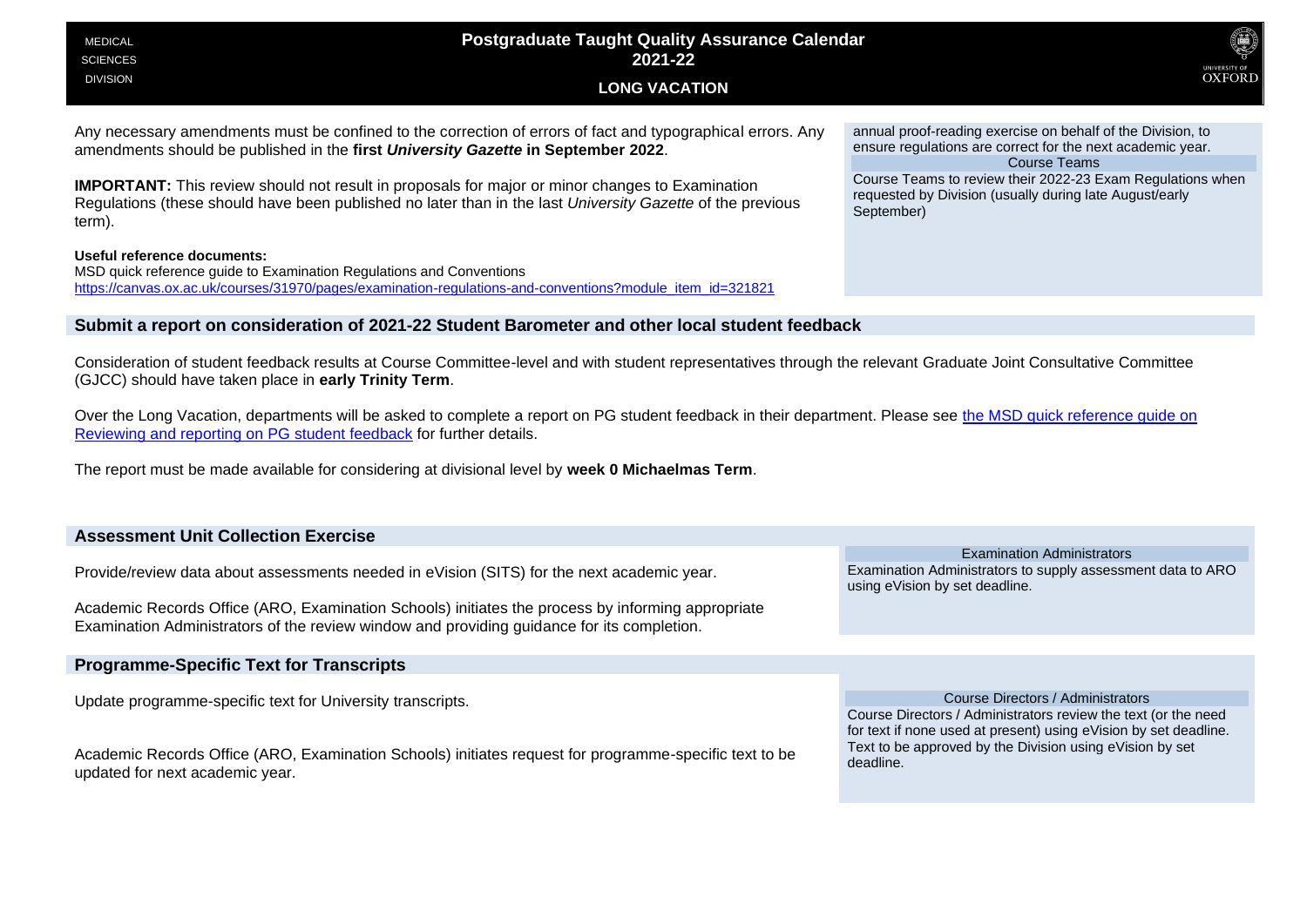**THROUGHOUT THE YEAR**



### **Developing and introducing a new course / Proposals for major changes to existing courses**

#### New Courses

Approval to develop new courses is given on a competitive basis, with 'gathered field' exercises at both divisional and University levels. Departments are advised to seek divisional guidance as early as possible, and no later than two full academic years ahead of the first proposed admissions round.

The 2021-22 annual gathered filed exercise is expected to run in Trinity Term 2022.

The Trinity Term 2022 gathered field exercise will consider proposals for courses to start in 2024-25. Further guidance will be circulated during the 2021-22 academic year.

Existing Courses

Divisional guidance on major changes to an existing course should be sought as soon as possible.

#### **Useful reference documents:**

*Education Committee Policy & Guidance on the Introduction of New Courses and Major Changes to Courses:*  <https://academic.admin.ox.ac.uk/new-courses> *Divisional guidance on the development of new course proposals (circulated to departments by email) Education Committee Policy & Guidance for Graduate Taught Courses:*  <https://academic.admin.ox.ac.uk/policies/pgt> *Education Committee Policy framework for part-time graduate provision:*  <https://academic.admin.ox.ac.uk/part-time-graduate-provision> *Education Committee Policy & Guidance Providing Education with Others (including Collaborative Provision, Placements and Exchanges )*  <https://academic.admin.ox.ac.uk/policies/providing-education-with-others> *Education Committee Policy framework for distance learning award-bearing PGT courses:*  <https://academic.admin.ox.ac.uk/distance-learning-award-bearing-pgt-courses>

### **University and Divisional consultations**

Course Committees and/or Directors/Administrators to provide Divisional Officers with responses to University Education Committee and Divisional consultations.

Course Teams E-mail response to consultations to Divisional Officers as directed.

and departmental JCC

Course Teams and Committees Analyse and discus student feedback at course committees

**Departments** Departments will be asked to report to the division on student

feedback once a year, during the Long Vacation.

### **Student Feedback**

Collection and analysis of any local sources of student feedback. Student feedback should be discussed at course committees and departmental GSC and GJCC. The discussion should include student feedback on the induction programme, teaching, assessment and other aspects of the course/programme.

Please seek to identify:

a) any areas of concern which may require further work and development

b) significant improvements e.g. in response rates, assessment and feedback scores

**Departments** 

Department to contact Head of Education Policy and Planning (Jane Dale) and Senior Educational Policy Officer (Ros Whiteley) to discuss.